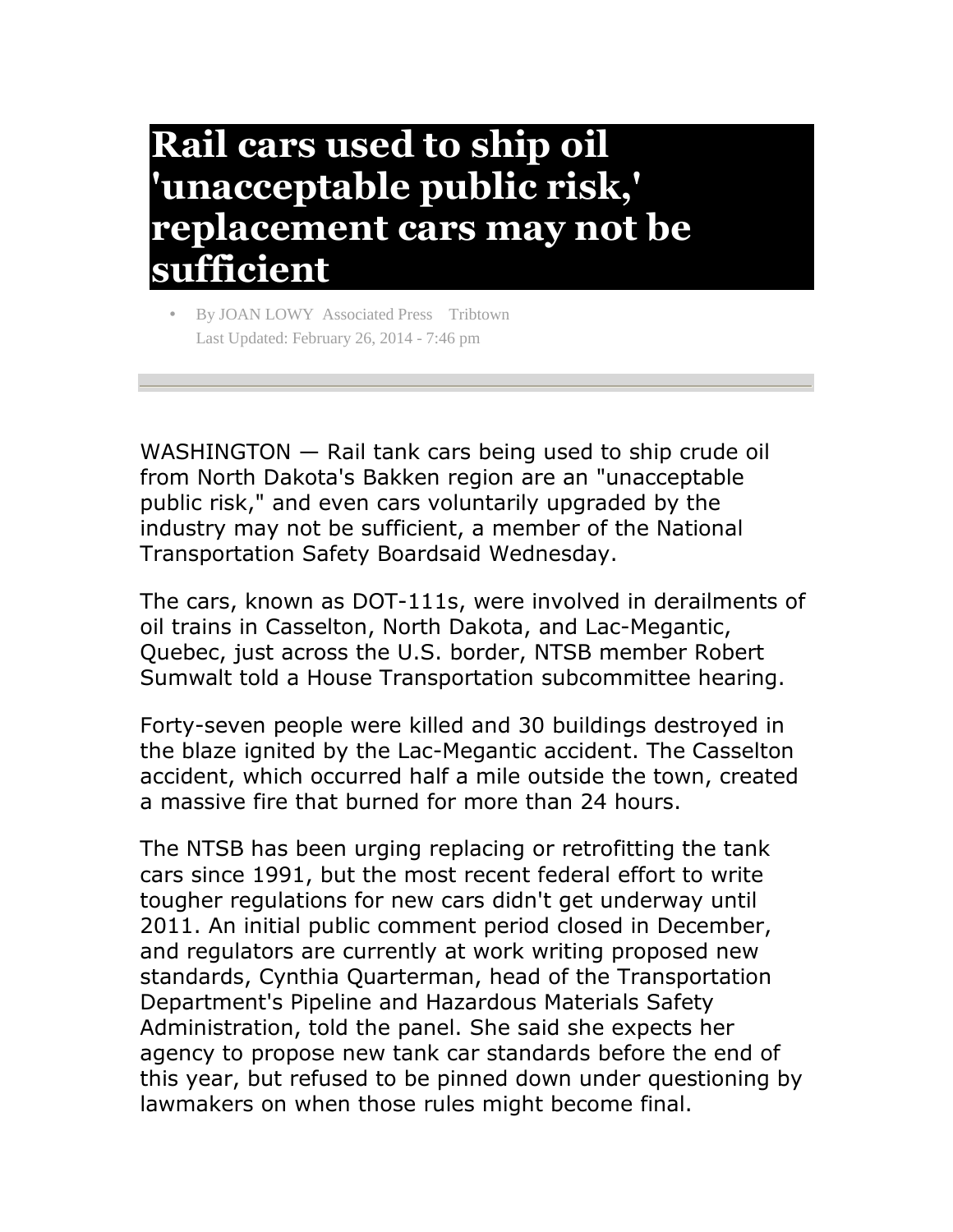"Right now, there is so much uncertainty that people aren't going to make investments in safer cars and they're going to keep running these crummy cars and killing people," Rep. Peter DeFazio, D-Ore., complained.

Quarterman said she expected her staff to finish writing proposed rules "very soon." All major regulations go to the White House before they are issued to ensure the safety benefits outweigh the cost to industry. It often takes months to years between when new rules are proposed and when they become final.

Ed Hamberger, president and CEO of the Association of American Railroads, said the industry has strongly urged the government to set new tank car standards.

"We believe there needs to be a safer tank car," he said.

At least one major freight railroad has given up waiting. Last week, BNSF invited bids from manufacturers for 5,000 new tank cars made to new specifications that the company has developed. The aim is to make these latest tank cars safer than the voluntarily upgraded tank cars that the NTSB has questioned as possibly not safe enough.

The NTSB has said vulnerabilities with the DOT-111s means they are easily ruptured during accidents, releasing crude oil or other hazardous liquids like ethanol that then ignites.

U.S. crude oil production is forecast to reach 8.5 million barrels a day by the end of 2014, up from 5 million barrels a day in 2008. The increase is overwhelmingly due to the fracking boom in the Bakken region, which is mainly in North Dakota, but also extends into parts of Montana and Canada.

U.S. freight railroads transported about 415,000 carloads of crude in 2013, up from just 9,500 in 2008, according to government and industry figures.